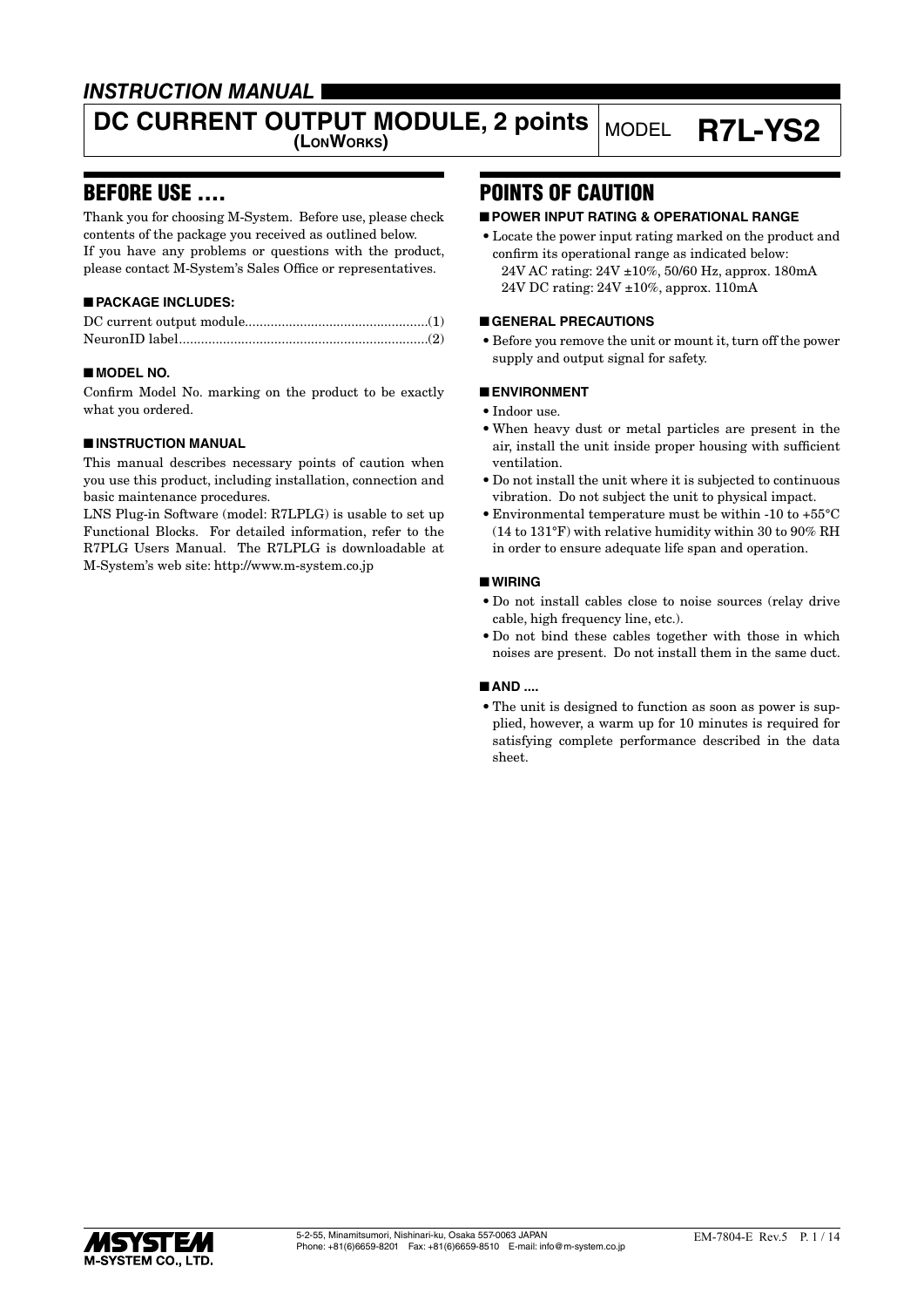### COMPONENT IDENTIFICATION



### ■ **STATUS INDICATOR LED**

| ID            | COLOR | <b>STATE</b>                 | <b>MEANING</b>                                                         |
|---------------|-------|------------------------------|------------------------------------------------------------------------|
| <b>PWR</b>    | Green | OΝ                           | Internal 5V is normal                                                  |
|               |       | OFF                          | Internal 5V is abnormal.                                               |
|               |       | <b>ON</b>                    | Online                                                                 |
| <b>ONLINE</b> | Green | Blink<br>approx.<br>$0.5$ Hz | Offline<br>Sending/receiving of Net-<br>work<br>Variables has stopped. |
|               |       | Blink                        |                                                                        |
|               |       | approx.<br>$2$ Hz            | Receiving Wink Message                                                 |
|               |       | OFF                          | Abnormal state                                                         |
|               |       | ON                           | Writing in the non-volatile<br>memory                                  |
| ERR           | Red   | <b>Blink</b>                 | Abnormal state                                                         |
|               |       | OFF                          | Normal state                                                           |
| TX/RX         | Green | OΝ                           | Sending/receiving Network<br>Variables                                 |
|               |       | OFF                          | Communication is lost.                                                 |
|               |       | ON                           | No network information                                                 |
| <b>SVCE</b>   | Green | Blink<br>approx.<br>$0.5$ Hz | Offline<br>Sending/receiving of Net-<br>work<br>Variables has stopped. |
|               |       | OFF                          | Normal state                                                           |

### ■ **INDICATOR LED**

Used to show network variable status assigned to fbLED. ON : LED ON

OFF : LED OFF

### ■ **SERVICE SWITCH**

Used to identify the node in LONWORKS network configuration.

### ■ **RESET SWITCH**

Used to reset the Neuron Chip. Press the switch behind the front cover to reset.

Control functions are halted while completing resetting and restarting. Confirm no danger before conducting resetting.

### ■ **POWER SUPPLY, LONWORKS TERMINAL ASSIGNMENT**

|  |                  | 5    |               | 6    |    |  |
|--|------------------|------|---------------|------|----|--|
|  | NET <sub>1</sub> |      | NET2 $ U(+) $ |      |    |  |
|  |                  |      | 2             |      | 3  |  |
|  |                  | NET1 |               | NET2 | FG |  |

| NO. | ID               | <b>FUNCTION, NOTES</b>   |
|-----|------------------|--------------------------|
|     | NET1             | LONWORKS communication 1 |
| 2   | NET <sub>2</sub> | LONWORKS communication 2 |
| 3   | FG               | FG                       |
| 4   | NET <sub>1</sub> | LONWORKS communication 1 |
| 5   | NET <sub>2</sub> | LONWORKS communication 2 |
| 6   | $U(+)$           | Power input              |
|     | $V(-)$           | Power input              |

Note: LONWORKS wiring must be paired between NET1 terminals and/or NET2 terminals.

#### ■ **OUTPUT TERMINAL ASSIGNMENT**

| ۱6<br><b>NC</b> |   | 10               |   | 8<br><b>NC</b> |      | 9 |   | 10<br><b>NC</b> |  |
|-----------------|---|------------------|---|----------------|------|---|---|-----------------|--|
|                 | C |                  | 3 |                |      |   | 5 |                 |  |
| <b>NC</b>       |   | COM <sub>0</sub> |   | <b>NC</b>      | COM1 |   |   | ΝC              |  |

| NO.            | ID  | <b>FUNCTION</b>   | NO. | ID | <b>FUNCTION</b> |
|----------------|-----|-------------------|-----|----|-----------------|
| 1              | NC  | No connection     | 6   | NC | No connection   |
| $\overline{2}$ |     | $COM0$   Common 0 |     | T0 | Current 0       |
| 3              | NC. | No connection     | 8   | NC | No connection   |
|                |     | COM1 Common 1     | 9   | T1 | Current 1       |
| 5              | NC  | No connection     | 10  | NC | No connection   |

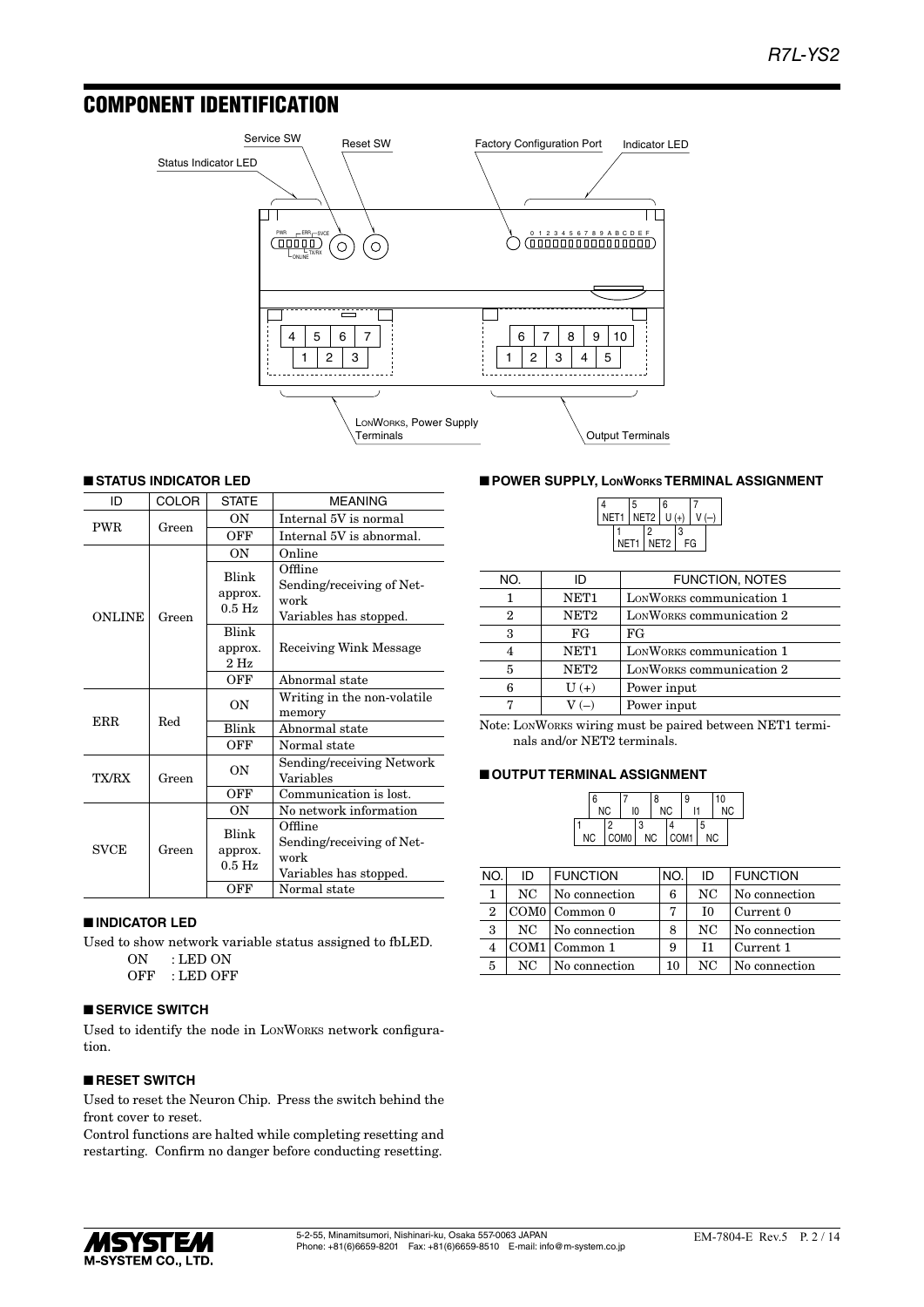### TERMINAL CONNECTIONS

Connect the unit as in the diagram below.

### ■ **EXTERNAL DIMENSIONS unit: mm (inch)**



### ■ **CONNECTION DIAGRAM**



### WIRING INSTRUCTIONS

■ **SCREW TERMINAL**

Torque: 0.5 N·m

### ■ **SOLDERLESS TERMINAL**

Refer to the drawing below for recommended ring tongue terminal size. Spade tongue type is also applicable. Applicable wire size:  $0.25$  to  $1.65$  mm<sup>2</sup> (AWG 22 to 16) Recommended manufacturer: Japan Solderless Terminal MFG. Co., Ltd, Nichifu Co., Ltd



## COMMUNICATION CABLE CONNECTIONS

### ■ **HOST PC CONNECTION**



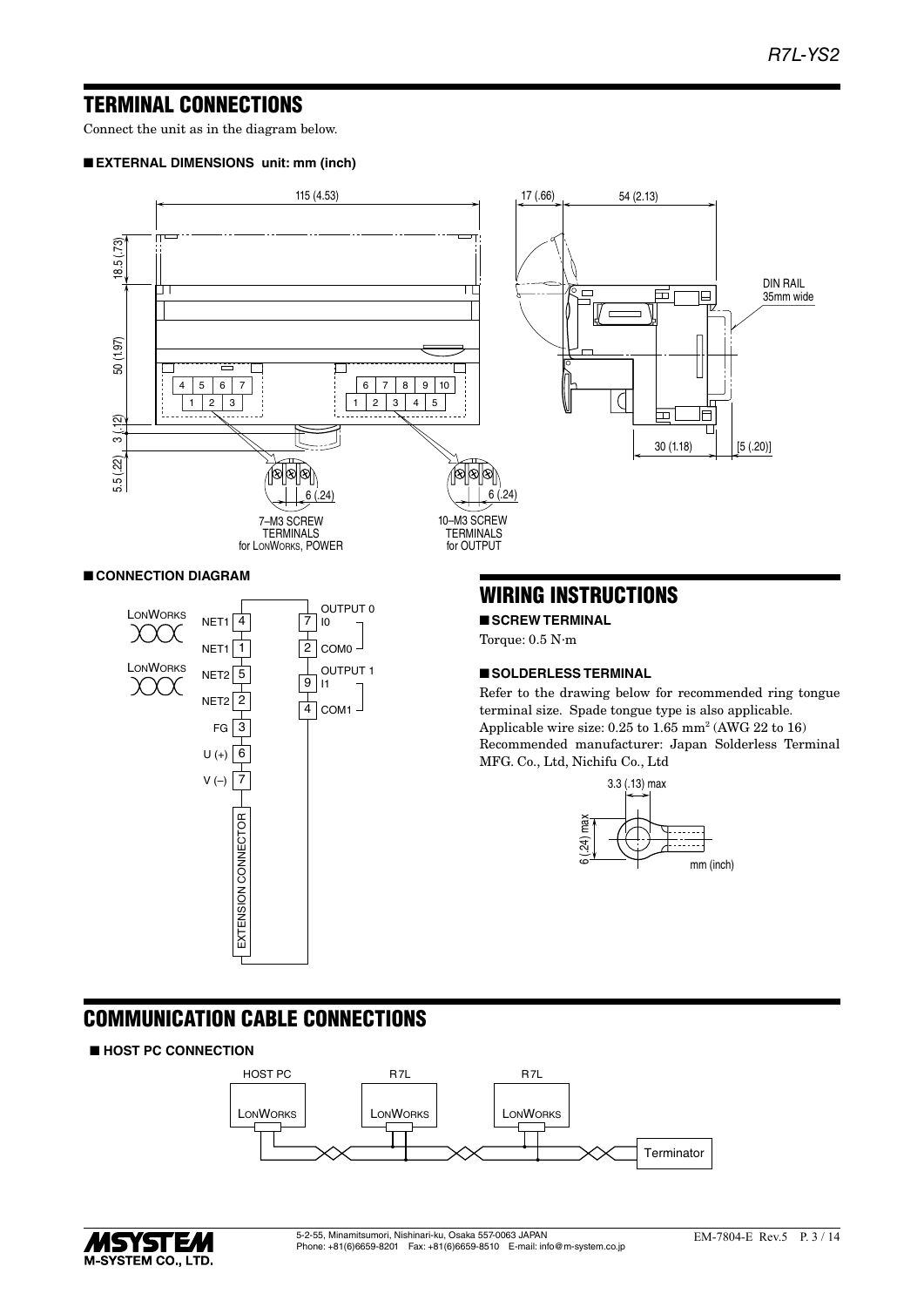## DEVICE INTERFACE FILE

Device Interface File (XIF) is used to define a LONWORKS device when programmed on LonMaker. For this module, the following file is used:

R7L-YS2v110.XIF

The XIF files are downloadable at M-System's web site: http://www.m-system.co.jp

### FUNCTIONAL BLOCKS

■ **NodeObject**



| NETWORK<br>VARIABLE                | <b>TYPF</b><br>Range }<br>Default }                          | <b>EXPLANATIONS</b>                                                                                                                                                                                                                                                                                                                          |  |  |
|------------------------------------|--------------------------------------------------------------|----------------------------------------------------------------------------------------------------------------------------------------------------------------------------------------------------------------------------------------------------------------------------------------------------------------------------------------------|--|--|
| nviRequest                         | {SNVT_obj_request}<br>For use with LonMaker and other tools. |                                                                                                                                                                                                                                                                                                                                              |  |  |
| nvoStatus                          | {SNVT obj status}<br>For use with LonMaker and other tools.  |                                                                                                                                                                                                                                                                                                                                              |  |  |
| {SNVT address}<br>nvoFileDirectory |                                                              | For use with LonMaker and other tools.<br>Required to get access to Configuration Properties.                                                                                                                                                                                                                                                |  |  |
| nvoABNLCond                        | <b>SNVT</b> state                                            | Shows the device status (All 0s in normal conditions).<br>Bit 0 through Bit 9 : Invalid<br>Bit 10 : E <sup>2</sup> PROM Configuration Property check sum error<br>Bit 11 : E <sup>2</sup> PROM Count data check sum error<br>(Bit 10 and Bit 11 can be reset to 0 by RQ CLEAR STATUS against NodeObject.)<br>Bit 12 through Bit 15 : Invalid |  |  |

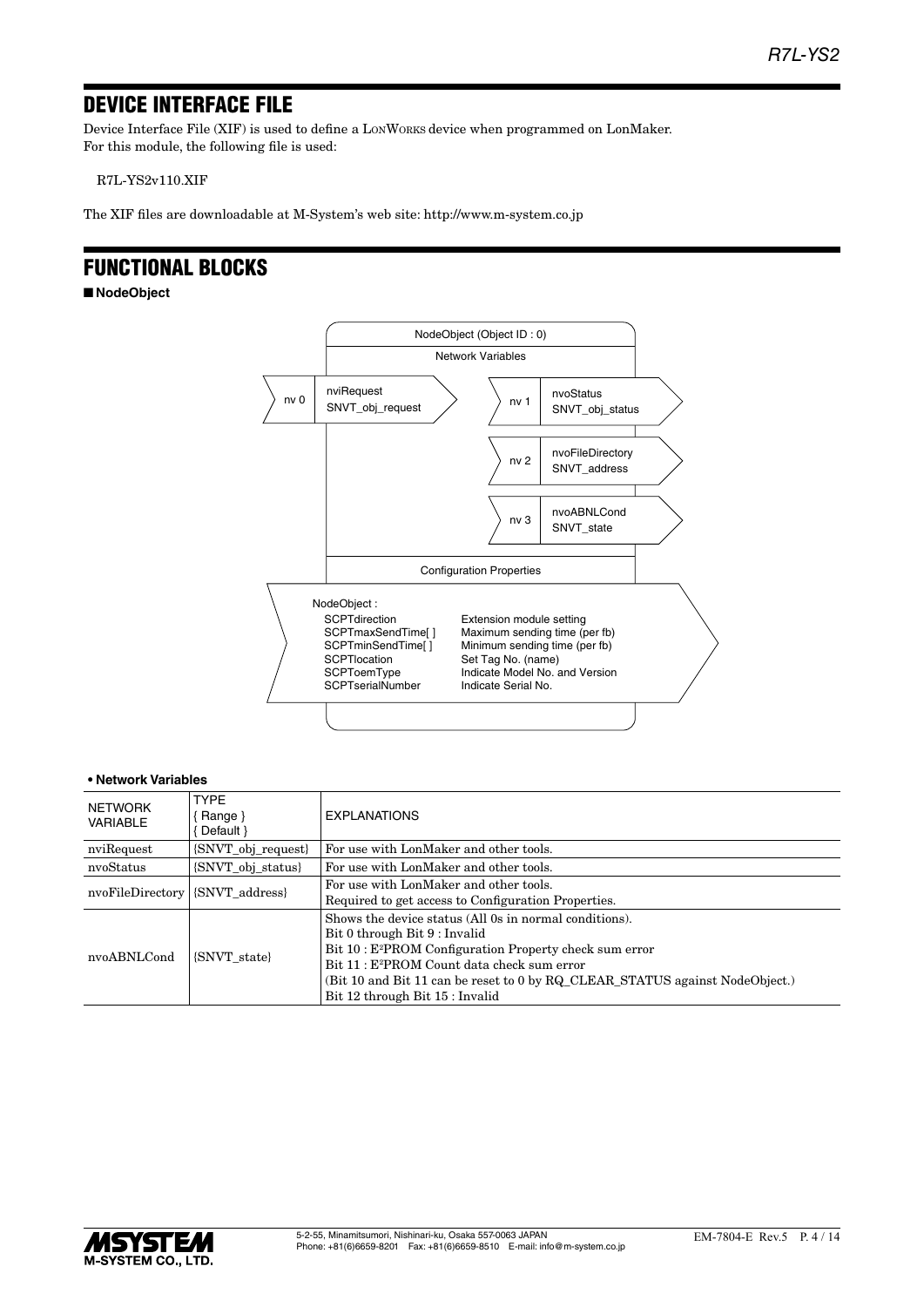### *R7L-YS2*

| <b>CONFIGURATION</b><br><b>PROPERTY</b>  | <b>NETWORK</b><br><b>VARIABLE</b> | <b>TYPE</b><br>$\{$ Range $\}$<br>{ Default }           | <b>EXPLANATIONS</b>                                                                                                                                                                                                                                                                                                                                                                                                                                                                                                                    |
|------------------------------------------|-----------------------------------|---------------------------------------------------------|----------------------------------------------------------------------------------------------------------------------------------------------------------------------------------------------------------------------------------------------------------------------------------------------------------------------------------------------------------------------------------------------------------------------------------------------------------------------------------------------------------------------------------------|
| <b>SCPTdirection</b>                     |                                   | {SNVT_state}<br>${0 or 1}$<br>0,0,0,0,0,0,0,0           | Bit 0, Bit 1: Setting the extension module (Power supply<br>must be reset when this configuration property is changed.)<br>0,0 : Without extension module<br>1,0 : Discrete input (fb and other settings assigned to the 9th<br>and following points are invalid with 8-point input module.)<br>$0,1$ : Discrete output (fb and other settings assigned to the<br>9th and following points are invalid with 8-point output<br>module.)<br>Set this property before an extension module is connected.<br>Bit 2 through Bit 15 : Invalid |
| <b>SCPTmaxSendTime</b><br>[Number of fb] |                                   | {SNVT_time_sec}<br>${0.0, 10.03600.0}$<br>${0.0}$       | Maximum time interval to send network variables (per fb).<br>(Power supply must be reset when this configuration prop-<br>erty is changed.)<br>Network variables are sent out in the specified intervals<br>even when there is no change in the value.<br>No sending when a value less than 10.0 is set.<br>Invalid property when the assigned fb has no network vari-<br>ables to be sent to the network.                                                                                                                             |
| <b>SCPTminSendTime</b><br>[Number of fb] |                                   | {SNVT_time_sec}<br>${0.0, 0.23600.0}$<br>${1.0}$        | Minimum time interval to send network variables (per fb).<br>(Power supply must be reset when this configuration prop-<br>erty is changed.)<br>Network variables are sent out in the specified intervals<br>even when there are changes in the value faster than the<br>interval.<br>No sending when a value less than 0.2 is set.<br>Invalid property when the assigned fb has no network vari-<br>ables to be sent to the network.                                                                                                   |
| SCPTlocation                             | ----                              | {SNVT_str_asc}<br>{30-character string}<br>$\{^{(c)}\}$ | Used to write Tag No. (name)                                                                                                                                                                                                                                                                                                                                                                                                                                                                                                           |
| <b>SCPToemType</b>                       | ----                              | {SNVT_str_asc}<br>{e.g. "R7L-YS2_VER:0.10"}             | Used to indicate Model No. and Version                                                                                                                                                                                                                                                                                                                                                                                                                                                                                                 |
| <b>SCPTserialNumber</b>                  |                                   | {SNVT str asc}<br>{e.g. "ZZ123456"}                     | Used to indicate Serial No.                                                                                                                                                                                                                                                                                                                                                                                                                                                                                                            |

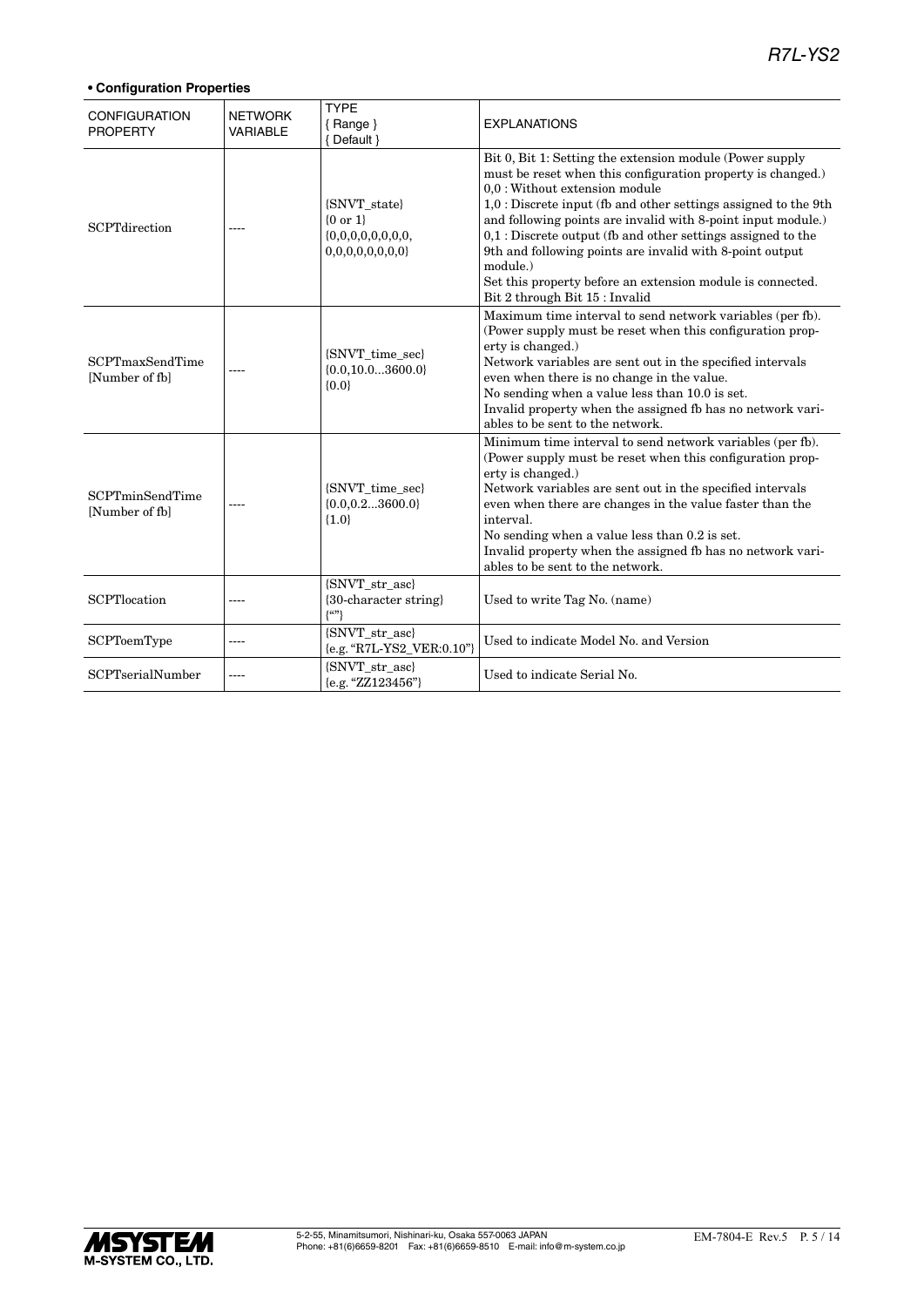### ■ **FUNCTIONAL BLOCK: fbCNT[0...7]**



| <b>NETWORK</b><br><b>VARIABLE</b> | <b>TYPE</b><br>{ Range }<br>Default }                                                              | <b>EXPLANATIONS</b>                                                                                              |
|-----------------------------------|----------------------------------------------------------------------------------------------------|------------------------------------------------------------------------------------------------------------------|
| nviCNTIn                          | {SNVT switch}<br>$\{0.0\ 0\}$ , $\{100.0\ 1\}$ , $\{Invalid\}$<br>$\{0.0\}$                        | Counted object                                                                                                   |
| nviCNTCtrl                        | {SNVT switch}<br>$\{0.0\ 0\}$ , $\{100.0\ 1\}$ , $\{Invalid\}$<br>$\{0.0\}$                        | Controls operation of fbCNT<br>$0.00$ : Stop counting<br>$100.01$ : Start counting<br>Invalid: Reset count value |
| nvoCNTOut                         | {SNVT_count_32}<br>$\{0999\ 999\ 999\}$<br>$\{0\}$<br>{SNVT count f}<br>$\{0999\ 999\}$<br>$\{0\}$ | Number of ON counts or accumulated time of ON status at nyiCNTIn or<br>the input terminal                        |

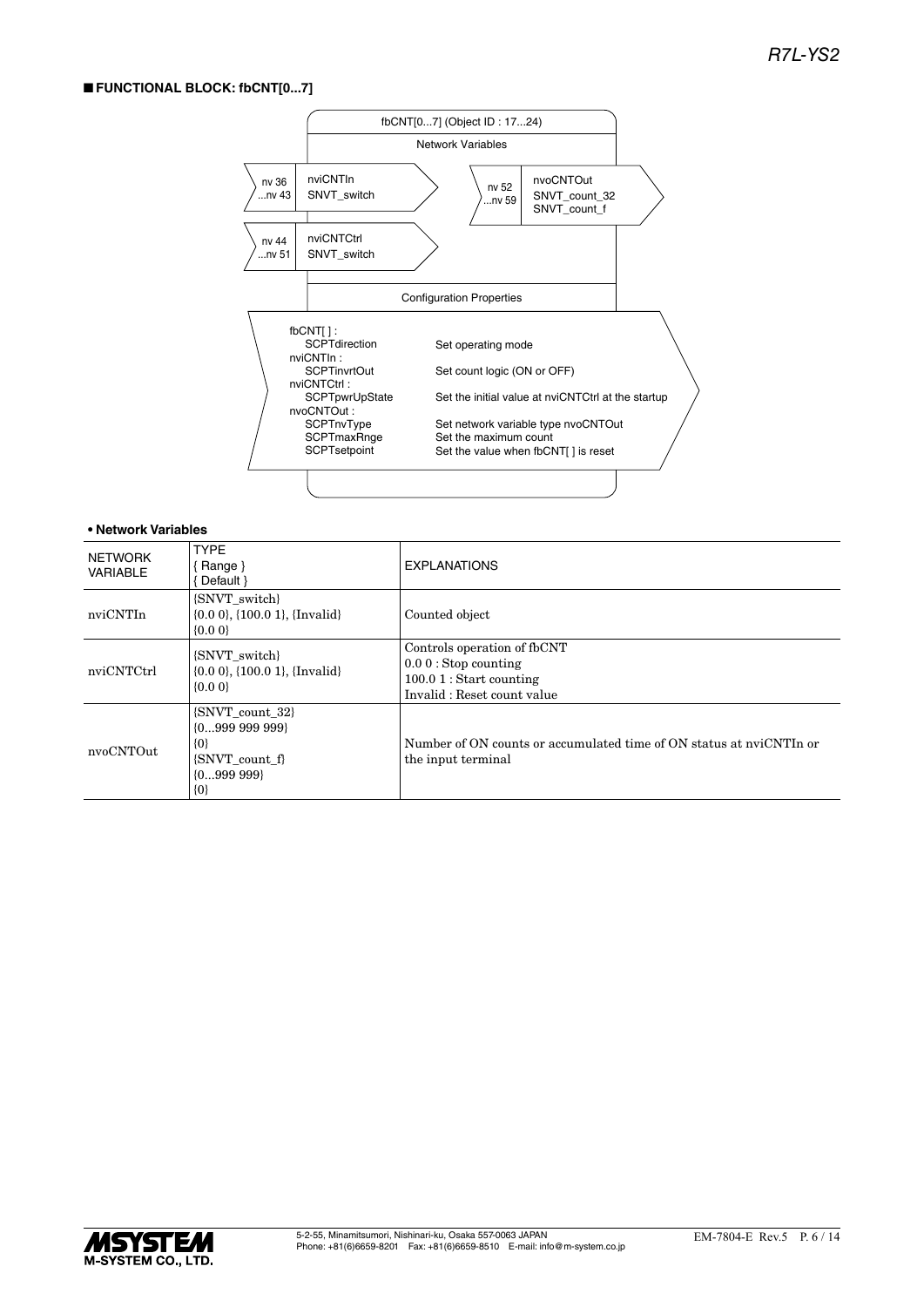### *R7L-YS2*

| <b>CONFIGURATION</b><br><b>PROPERTY</b> | <b>NETWORK</b><br>VARIABLE | <b>TYPE</b><br>${Range}$<br>{Default }                                     | <b>EXPLANATIONS</b>                                                                                                                                                                                                                                                                                                                                                                                                                                                                                                                                                                                                                                                                                                                                                                                                                                                                                                                                                                                                                      |
|-----------------------------------------|----------------------------|----------------------------------------------------------------------------|------------------------------------------------------------------------------------------------------------------------------------------------------------------------------------------------------------------------------------------------------------------------------------------------------------------------------------------------------------------------------------------------------------------------------------------------------------------------------------------------------------------------------------------------------------------------------------------------------------------------------------------------------------------------------------------------------------------------------------------------------------------------------------------------------------------------------------------------------------------------------------------------------------------------------------------------------------------------------------------------------------------------------------------|
| SCPTdirection                           | ----                       | {SNVT_state}<br>${0 \text{ or } 1}$<br>0,0,0,0,0,0,0,0                     | Bit 0 through 4: Counted object<br>$0,0,0,0,0:$ nviCNTIn<br>$1,0,0,0,0$ : ExX0<br>$0,1,0,0,0$ : ExX1<br>$1,1,0,0,0$ : ExX2<br>$0,0,1,0,0$ : ExX3<br>$1,0,1,0,0$ : ExX4<br>$0,1,1,0,0$ : ExX5<br>$1,1,1,0,0$ : ExX6<br>$0,0,0,1,0:$ ExX7<br>$1,0,0,1,0$ : ExX8<br>$0,1,0,1,0:$ ExX9<br>$1,1,0,1,0$ : ExXA<br>$0,0,1,1,0:$ ExXB<br>$1,0,1,1,0:$ ExXC<br>$0,1,1,1,0:$ ExXD<br>$1,1,1,1,0:$ ExXE<br>0,0,0,0,1 : EXXF<br>ExX0 through ExXF: Extension discrete input<br>Bit 6: Count function<br>0 : Number of status changes from OFF to ON<br>1: Accumulated time of ON status<br>Bit 7: Memory storage at the non-volatile memory<br>0 : Count retained in the memory and preset at the startup<br>$1:$ Count always reset to $0$<br>Bit 5, 8 through 15 : Invalid<br>Minimum input pulse width 500 ms for nviCNTIn, 50 ms<br>for the input terminals.<br>DO NOT connect a network variable to nviCNTIn when one<br>of the input terminals (other than nviCNTIn) is assigned as<br>the counted object.<br>ON time per 1 second increments. |
| <b>SCPTinvrtOut</b>                     | nviCNTIn                   | {SNVT_lev_disc}<br>{ST_OFF, ST_ON}<br>{ST_OFF}                             | Count logic at nviCNTIn.<br>$ST_OFF: Count with nvoCNTIn = ON$<br>$ST_ON:$ Count with $nvoCNTIn = OFF$                                                                                                                                                                                                                                                                                                                                                                                                                                                                                                                                                                                                                                                                                                                                                                                                                                                                                                                                   |
| SCPTpwrUpState                          | nviCNTCtrl                 | {SNVT_switch}<br>$\{0.0\,0\},\{100.0\,1\},\{Invalid\}$<br>${100.01}$       | Set value applied at nviCNTCtrl when the power supply is<br>turned on.<br>$0.00$ : Stop counting<br>100.0 1 : Start counting<br>Invalid: Reset count value                                                                                                                                                                                                                                                                                                                                                                                                                                                                                                                                                                                                                                                                                                                                                                                                                                                                               |
| SCPTnvType                              | nvoCNTOut                  | {SNVT_nv_type}<br>₩<br>{SNVT_count_32}                                     | Indicates nyoCNTOut type.<br>For use with LonMaker and other tools.                                                                                                                                                                                                                                                                                                                                                                                                                                                                                                                                                                                                                                                                                                                                                                                                                                                                                                                                                                      |
| SCPTmaxRnge                             | nvoCNTOut                  | Same as nvoCNTOut.<br>Default = Max. range value<br>available for the type | Maximum count for nvoCNTOut. Count reset to 0 and<br>restarted at overflow.                                                                                                                                                                                                                                                                                                                                                                                                                                                                                                                                                                                                                                                                                                                                                                                                                                                                                                                                                              |
| SCPTsetpoint                            | nvoCNTOut                  | Same as nvoCNTOut.<br>Default = Max. range value<br>available for the type | Set value applied at nvoCNTOut when fbCNT[] is Over-<br>Ride.                                                                                                                                                                                                                                                                                                                                                                                                                                                                                                                                                                                                                                                                                                                                                                                                                                                                                                                                                                            |

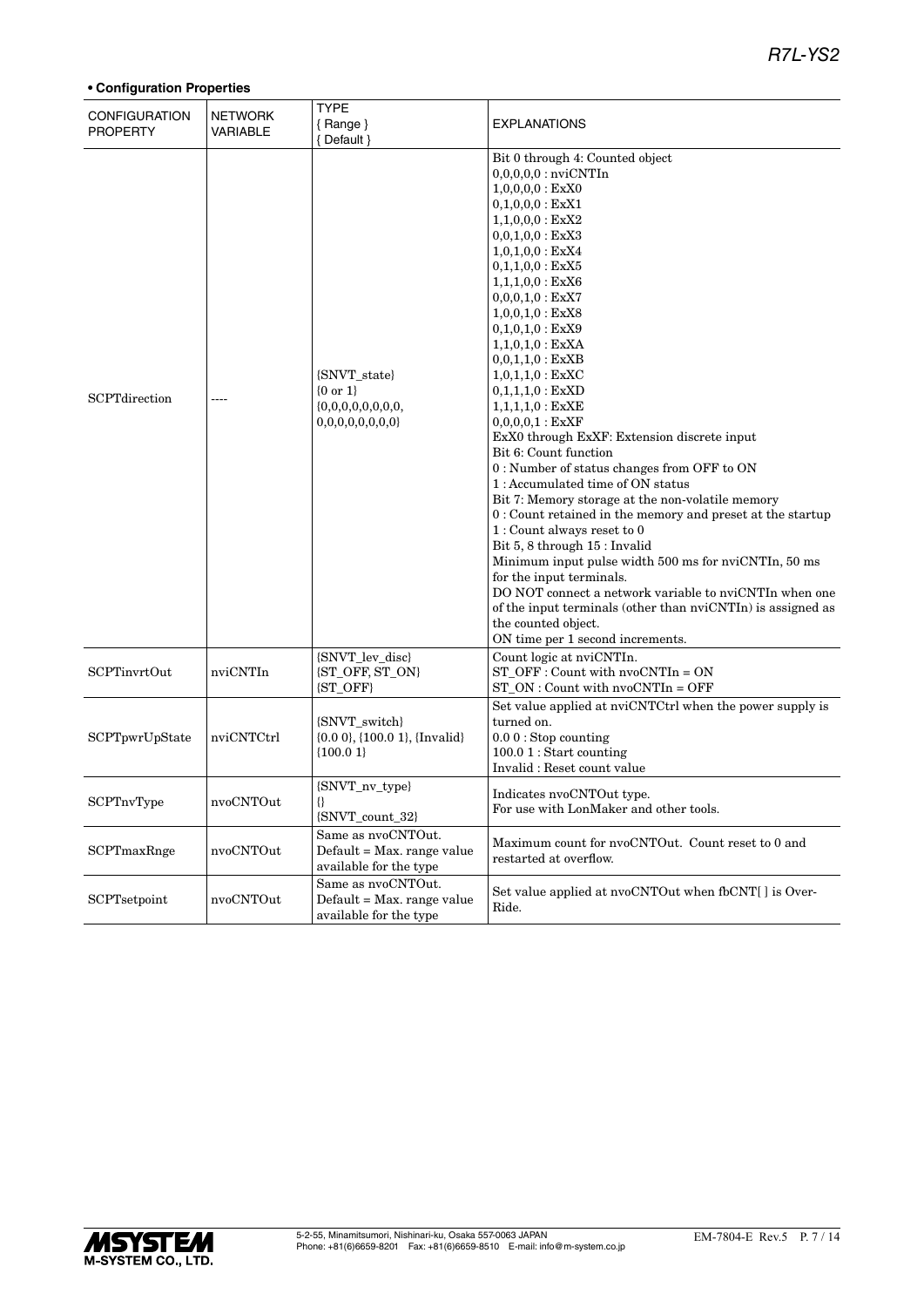### ■ **FUNCTIONAL BLOCK: fbYS[0,1]**



#### **• Network Variables**

| <b>NETWORK</b><br>VARIABLE | <b>TYPE</b><br>Range }<br>Default }                     | <b>EXPLANATIONS</b>                                                |
|----------------------------|---------------------------------------------------------|--------------------------------------------------------------------|
| nviYSVal                   | [SNVT_lev_percent]<br>$\{ -15.000115.000 \}$<br>${0.0}$ | $\frac{1}{2}$ input proportional to the current at Output 0 and 1. |

| <b>CONFIGURATION</b><br><b>PROPERTY</b> | <b>NETWORK</b><br>VARIABLE | <b>TYPF</b><br>Range }<br>Default }                                              | <b>EXPLANATIONS</b>                                                                                                           |
|-----------------------------------------|----------------------------|----------------------------------------------------------------------------------|-------------------------------------------------------------------------------------------------------------------------------|
| SCPTsetpoint[0]                         | nviYSVal                   | {SNVT_lev_percent}<br>$\{-15.000115.000\}$<br>${0.0}$                            | nviYSVal lower range current in % of the output range.<br>SCPT setpoint[0] < SCPT setpoint[1]                                 |
| SCPT set point[1]                       | nviYSVal                   | {SNVT_lev_percent}<br>$\{-15.000115.000\}$<br>${100.0}$                          | nviYSVal upper range current in % of the output range.<br>SCPT setpoint[0] < SCPT setpoint[1]                                 |
| <b>SCPToffset</b>                       | nviYSVal                   | {SNVT_lev_percent}<br>$\{-15.000115.000\}$<br>${0.0}$                            | nviYSVal zero (offset) adjustment.<br>Added to the calculation result with SCPTsetpoint[0,1] and<br>SCPTgain.                 |
| SCPTgain                                | nviYSVal                   | <b>SNVT</b> muldiv<br>(mulplier, divisor)<br>${032000,10000}$<br>${10000.10000}$ | nviYSVal span (gain) adjustment.<br>Gain = Multiplier $/ 10000$ (Divisor is fixed at 10000.)<br>Applied to SCPTsetpoint[0,1]. |

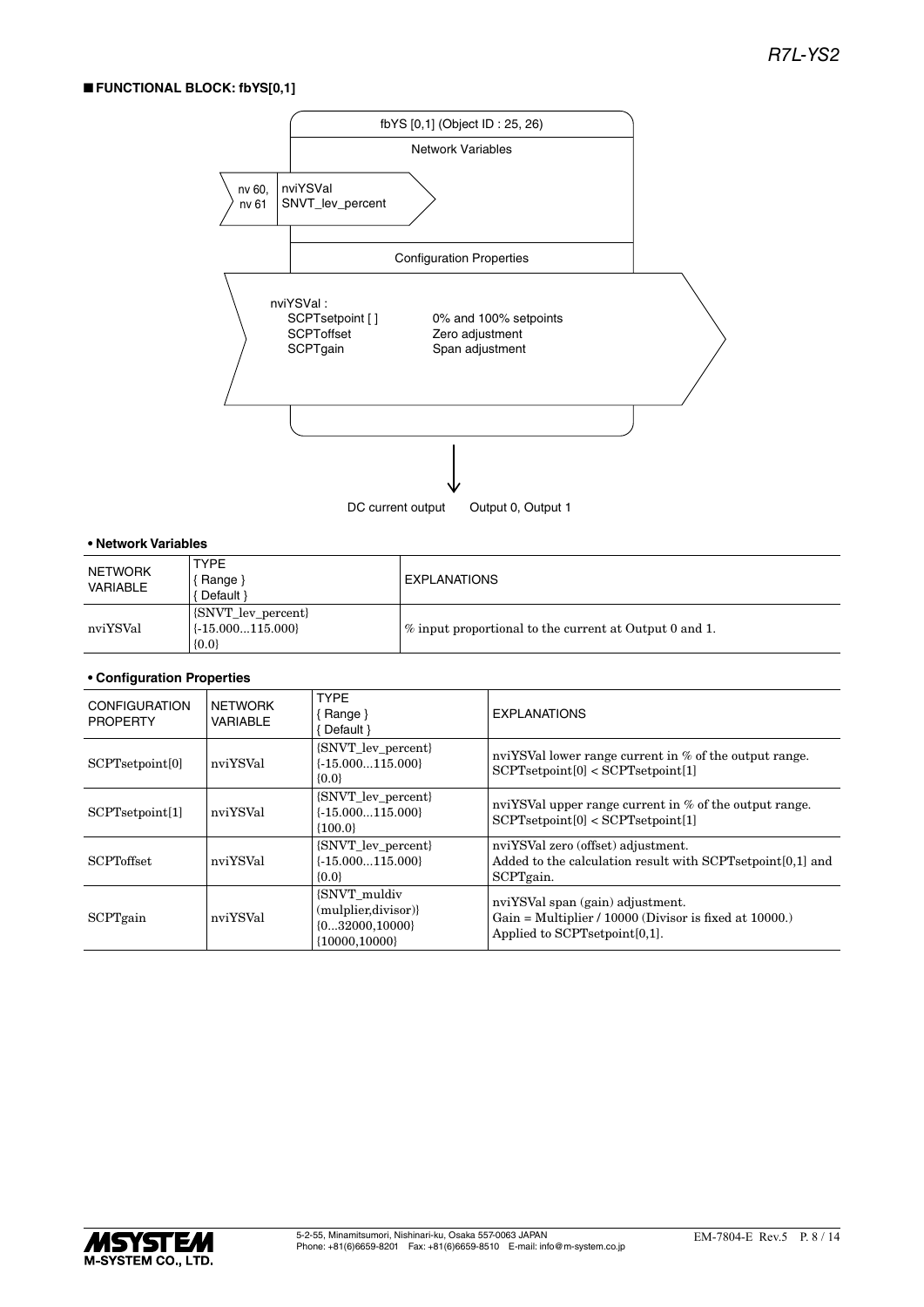### ■ **FUNCTIONAL BLOCK: fbCV[0,1]**



| <b>NETWORK</b><br><b>VARIABLE</b> | <b>TYPE</b><br>${Range}$<br>Default }                                                                                                                                                                        | <b>EXPLANATIONS</b>            |
|-----------------------------------|--------------------------------------------------------------------------------------------------------------------------------------------------------------------------------------------------------------|--------------------------------|
| nviCVIn                           | {SNVT_lev_percent}<br>$\{-163.840163.835\}$<br>${0.0}$<br>{SNVT_temp}<br>$\{-274.06279.5\}$<br>${0.0}$<br>{SNVT_temp_p}<br>$\{-273.17327.66\}$<br>${0.0}$<br>{SNVT_count_32}<br>${099999999}$<br>$\{0\}$     | Inputs the value to be scaled. |
| nvoCVOut                          | {SNVT_lev_percent}<br>$\{-163.840163.835\}$<br>${0.0}$<br>{SNVT_temp}<br>$\{-274.06279.5\}$<br>${0.0}$<br>$\{SNVT_temp_p\}$<br>$\{-273.17327.66\}$<br>${0.0}$<br>{SNVT_count_32}<br>${099999999}$<br>$\{0\}$ | Outputs the scaled value.      |

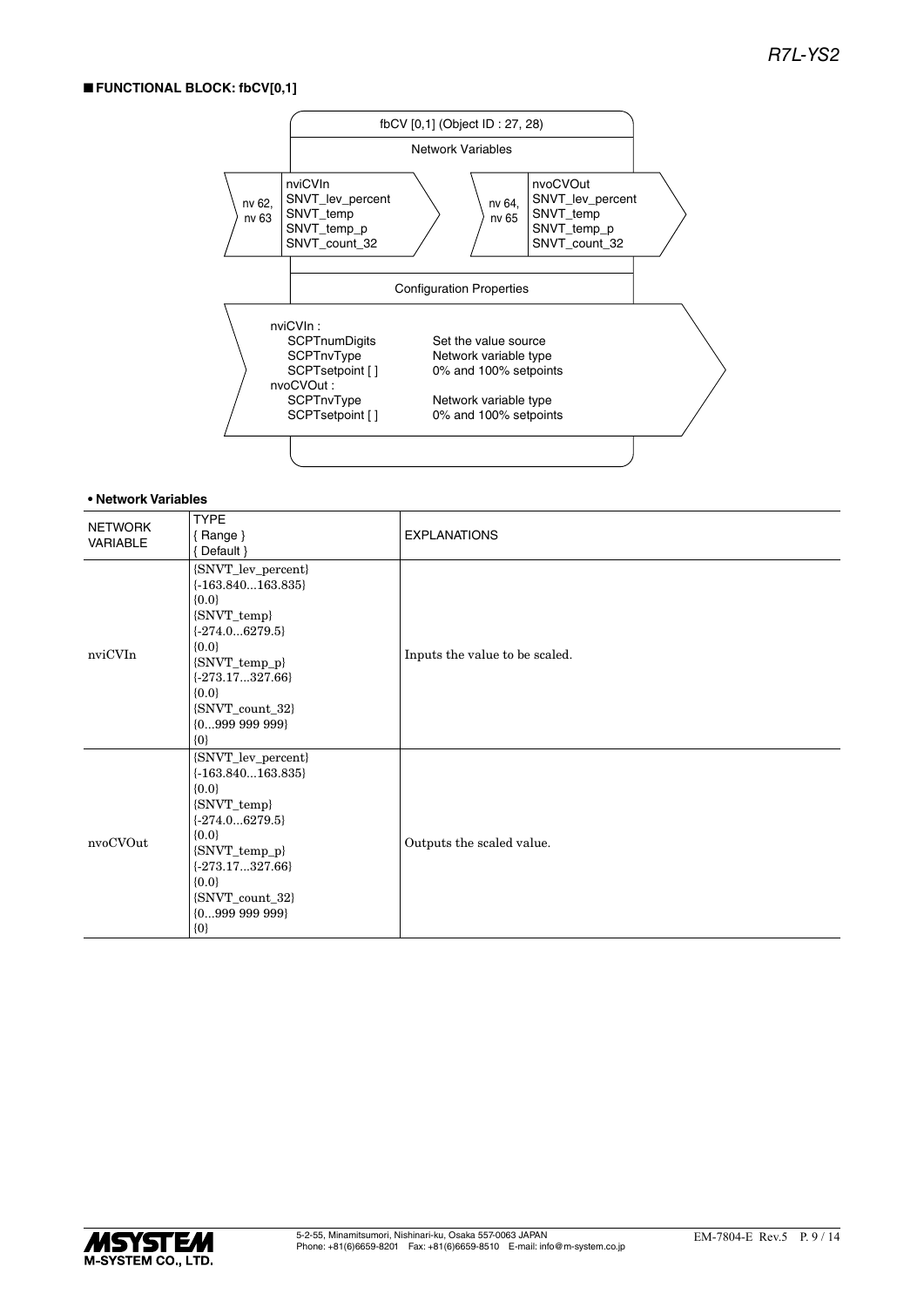### **• Configuration Properties**

| <b>CONFIGURATION</b><br><b>PROPERTY</b> | <b>NETWORK</b><br>VARIABLE | <b>TYPE</b><br>Range }<br>Default $\}$ | <b>EXPLANATIONS</b>                                                                        |
|-----------------------------------------|----------------------------|----------------------------------------|--------------------------------------------------------------------------------------------|
| SCPTnumDigits                           | nviCVIn                    | {SNVT count}<br>$\{0\}$<br>$\{0\}$     | Source of the input to nviCVIn<br>0: LonMaker bound output network variable                |
| <b>SCPTnvType</b>                       | nviCVIn                    | {SNVT_nv_type}<br>{SNVT_temp}          | Indicates nviCVIn type.<br>For use with LonMaker and other tools.                          |
| <b>SCPTnvType</b>                       | nvoCVOut                   | {SNVT_nv_type}<br><b>SNVT</b> temp     | Indicates nvoCVOut type.<br>For use with LonMaker and other tools.                         |
| SCPTsetpoint[0]                         | nviCVIn                    | Same as nviCVIn                        | Scaling setting<br>Output SCPTsetpoint [0] (nvoCVOut) is provided with the                 |
| SCPTsetpoint[1]                         | nviCVIn                    | Same as nviCVIn                        | input SCPTsetpoint[0] (nviCVIn).<br>Output SCPTsetpoint[1] (nvoCVOut) is provided with the |
| SCPTsetpoint[0]                         | nvoCVOut                   | Same as nvoCVOut                       | input SCPTsetpoint[1] (nviCVIn).<br>Output is proportionally provided to the input between |
| SCPTsetpoint[1]                         | nvoCVOut                   | Same as nyoCVOut                       | these setpoints.<br>SCPT setpoint[0] < SCPT setpoint[1]                                    |

#### ■ **FUNCTIONAL BLOCK: fbLED**



| NETWORK<br><b>VARIABLE</b> | <b>TYPE</b><br>{ Range }<br>Default }                                      | <b>EXPLANATIONS</b>                                                                                                                                                                      |  |  |
|----------------------------|----------------------------------------------------------------------------|------------------------------------------------------------------------------------------------------------------------------------------------------------------------------------------|--|--|
| nviLEDState                | (SNVT state)<br>$\{0 \text{ or } 1\}$<br>0,0,0,0,0,0,0,0                   | The front LEDs $(0F)$ turn on/off according to the input.<br>Bit 0 through Bit 15 assigned to LED 0 through F respectively.<br>DO NOT use nviLEDIn01nviLEDIn16 when nviLEDState is used. |  |  |
| nviLEDIn01<br>nviLEDIn16   | {SNVT switch}<br>$\{0.0\ 0\}$ , $\{100.0\ 1\}$ , $\{Invalid\}$<br>${0.00}$ | The front LEDs $(0F)$ turn on/off according to the input.<br>$100.01:$ LED ON<br>Other: LED OFF<br>DO NOT use nviLEDState when nviLEDIn01nviLEDIn16 is used.                             |  |  |

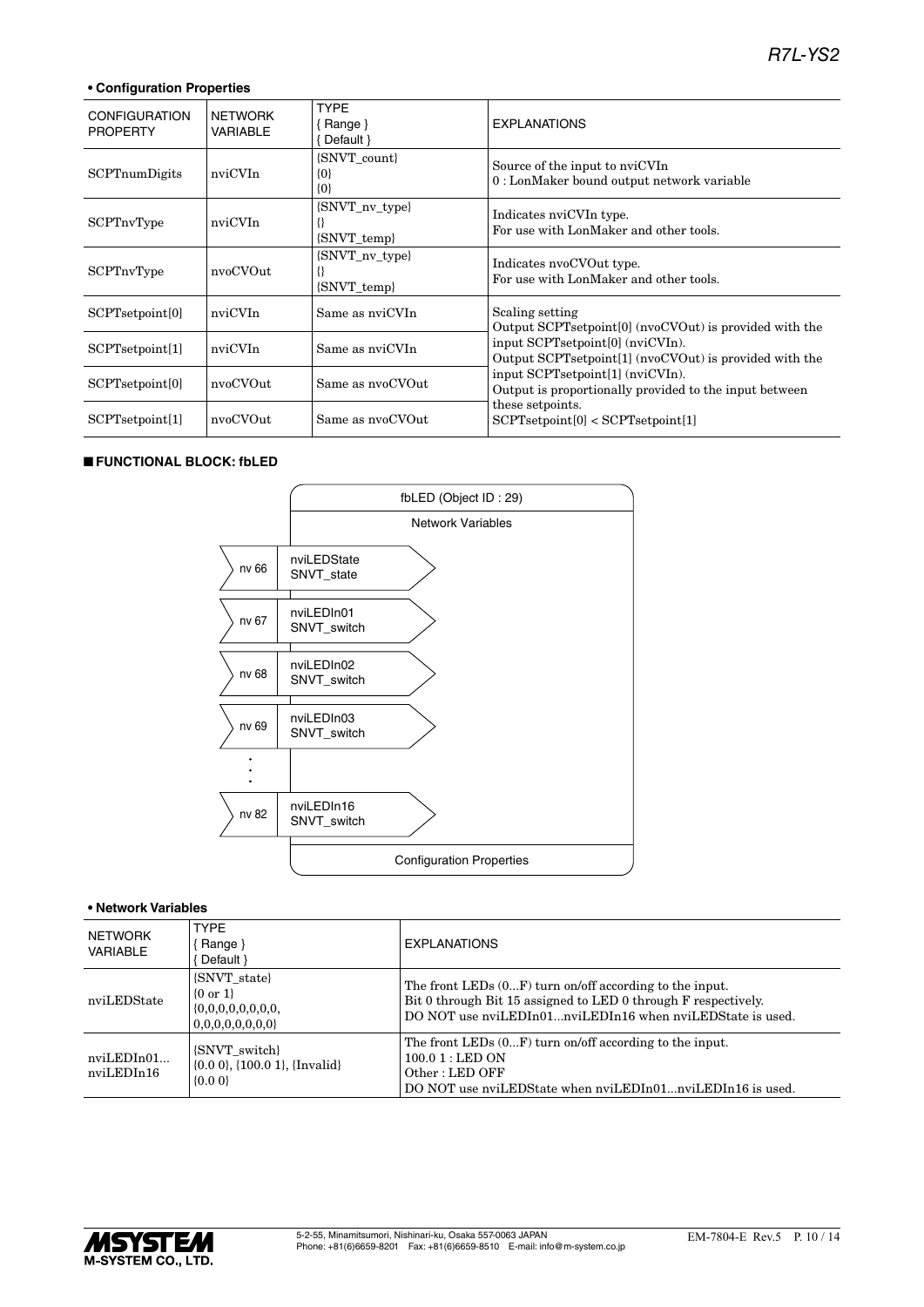### ■ **FUNCTIONAL BLOCK: fbDOEX[0...7]**

This Functional Block is valid only when the output extension module is specified at NodeObject.



### **• Output Terminal v.s. fbDOEX Network Variables (nviDOEX1, nviDOEX2) Assignments**

| <b>FUNCTIONAL BLOCK</b> | NETWORK VARIABLE | <b>OUTPUT TERMINAL</b> |  |
|-------------------------|------------------|------------------------|--|
| fbDOEX[0]               | nviDOEX1         | Y0                     |  |
|                         | nviDOEX2         | ${\rm Y1}$             |  |
| $f_{\rm bDOEX[1]}$      | nviDOEX1         | $\rm Y2$               |  |
|                         | nviDOEX2         | Y3                     |  |
| $f_{\rm bDOEX[2]}$      | nviDOEX1         | Y4                     |  |
|                         | nviDOEX2         | Y5                     |  |
| $f_{\rm bDOEX[3]}$      | nviDOEX1         | Y6                     |  |
|                         | nviDOEX2         | Y7                     |  |
| $f_{\text{bDOEX[4]}}$   | nviDOEX1         | Y8                     |  |
|                         | nviDOEX2         | Y9                     |  |
| $f_{\text{bDOEX}[5]}$   | nviDOEX1         | YA                     |  |
|                         | nviDOEX2         | YB                     |  |
| $f_{\rm bDOEX[6]}$      | nviDOEX1         | YC                     |  |
|                         | nviDOEX2         | YD                     |  |
| fbDOEX[7]               | nviDOEX1         | YE                     |  |
|                         | nviDOEX2         | YF                     |  |

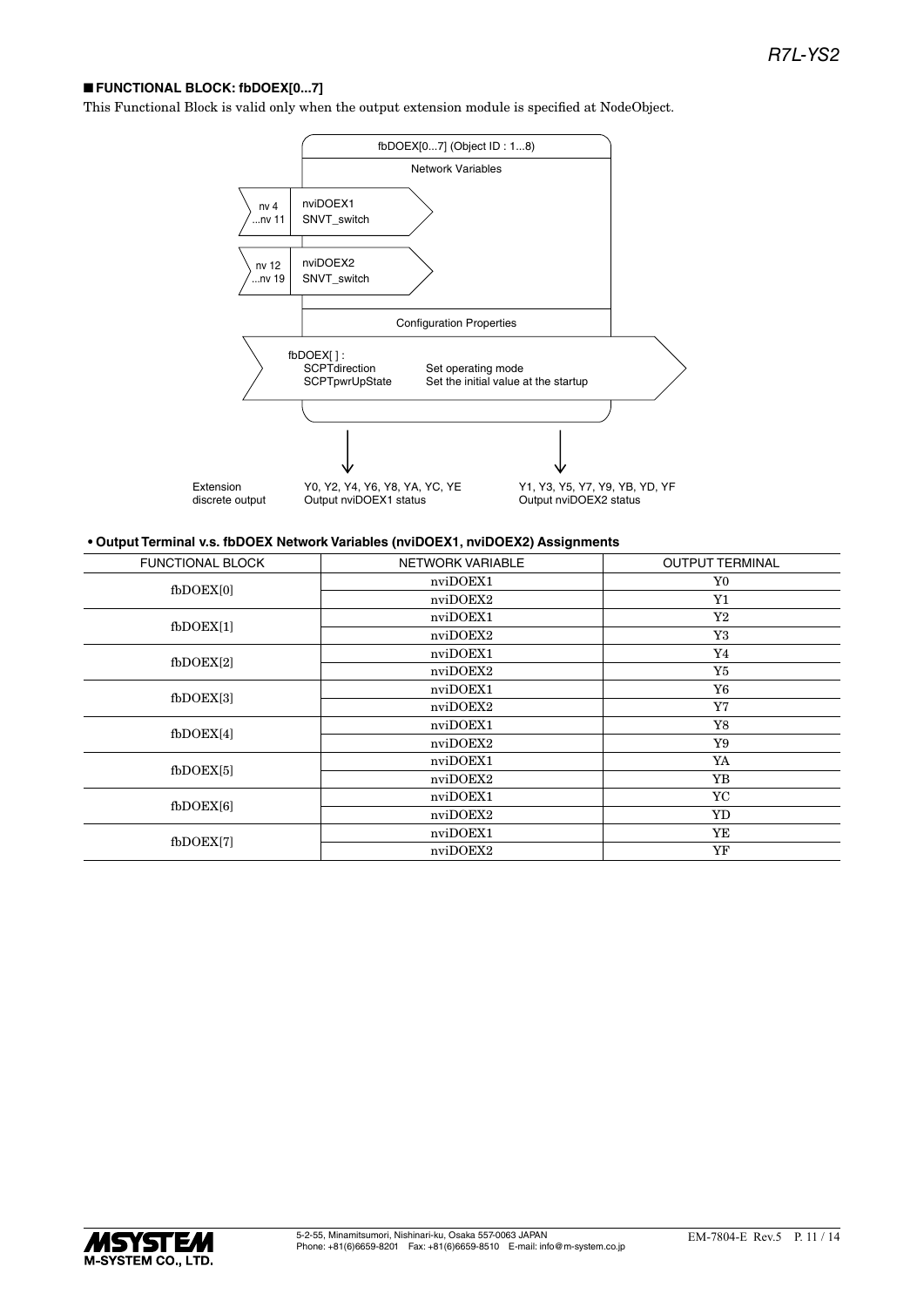### ■ **FUNCTIONAL BLOCK: fbDOEX[0...7]**

### **• Network Properties**

| NETWORK<br><b>VARIABLE</b> | <b>TYPE</b><br>Range $\}$<br>Default }                                          | <b>EXPLANATIONS</b>                                                                                                              |
|----------------------------|---------------------------------------------------------------------------------|----------------------------------------------------------------------------------------------------------------------------------|
| nviDOEX1                   | {SNVT switch}<br>$\{0.0\ 0\}$ , $\{100.0\ 1\}$ , $\{Invalid\}$<br>$\{0.0\}$     | Turns on or off Y0, Y2, Y4, Y6, Y8, YA, YC, YE of the extension module<br>depending upon this input.<br>100.01 : ON<br>Other:OFF |
| nviDOEX2                   | <b>SNVT</b> switch<br>$\{0.0\ 0\}$ , $\{100.0\ 1\}$ , $\{Invalid\}$<br>${0.00}$ | Turns on or off Y1, Y3, Y5, Y7, Y9, YB, YD, YF of the extension module<br>depending upon this input.<br>100.01 : ON<br>Other:OFF |

| <b>CONFIGURATION</b><br><b>PROPERTY</b> | <b>NETWORK</b><br><b>VARIABLE</b> | <b>TYPE</b><br>$\{$ Range $\}$<br>Default }                            | <b>EXPLANATIONS</b>                                                                                                                                             |
|-----------------------------------------|-----------------------------------|------------------------------------------------------------------------|-----------------------------------------------------------------------------------------------------------------------------------------------------------------|
| <b>SCPT</b> direction                   |                                   | {SNVT state}<br>$\{0 \text{ or } 1\}$<br>0,0,0,0,0,0,0,0               | Bit 1: Output held or not at power off<br>$0:$ OFF at the power startup<br>1: Outputs the held status at the power startup<br>Bit 0, Bit 2 through 15 : Invalid |
| SCPTpwrUpState                          | nviDOEX1                          | {SNVT switch}<br>$\{0.0\,0\},\{100.0\,1\},\$<br>{Invalid}<br>$\{0.0\}$ | Set value applied at nviDOEX1 when the power supply is<br>turned on.                                                                                            |
| SCPTpwrUpState                          | nviDOEX2                          | {SNVT switch}<br>$\{0.0\,0\},\{100.0\,1\}.$<br>{Invalid}<br>$\{0.0\}$  | Set value applied at nviDOEX2 when the power supply is<br>turned on.                                                                                            |

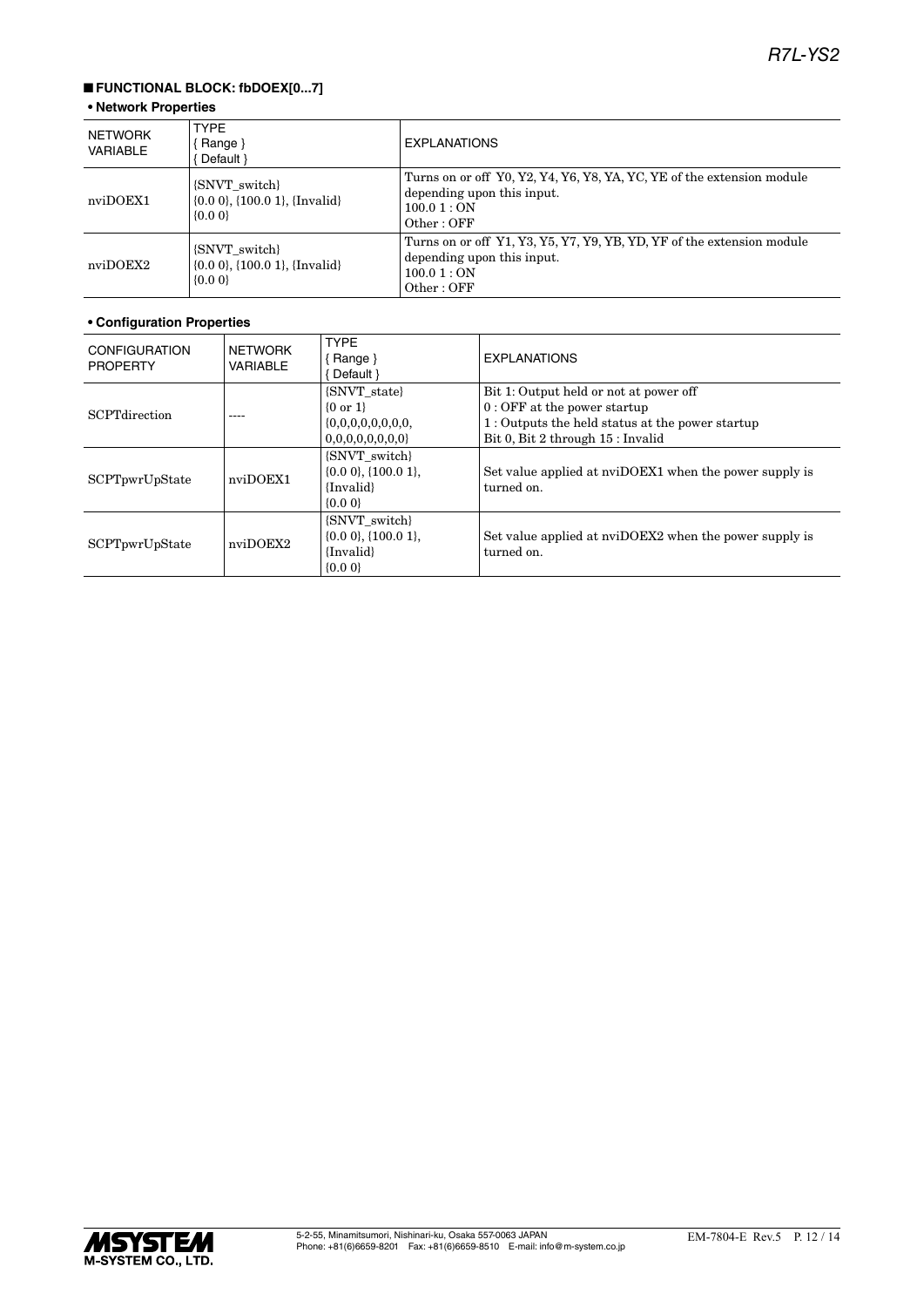### ■ **FUNCTIONAL BLOCK: fbDIEX[0...7]**

This Functional Block is valid only when the input extension module is specified at NodeObject.



#### **• Input Terminal v.s. fbDIEX Network Variables (nvoDIEX1, nvoDIEX2) Assignments**

| <b>FUNCTIONAL BLOCK</b> | NETWORK VARIABLE | <b>INPUT TERMINAL</b> |
|-------------------------|------------------|-----------------------|
| $f$ b $DIEX[0]$         | nvoDIEX1         | X0                    |
|                         | nvoDIEX2         | X1                    |
| $f$ b $DIEX[1]$         | nvoDIEX1         | X2                    |
|                         | nvoDIEX2         | X3                    |
| $f$ b $DIEX[2]$         | nvoDIEX1         | X4                    |
|                         | nvoDIEX2         | X5                    |
| $f$ b $DIEX[3]$         | nvoDIEX1         | X6                    |
|                         | nvoDIEX2         | X7                    |
| $f$ b $DIEX[4]$         | nvoDIEX1         | X8                    |
|                         | nvoDIEX2         | X9                    |
| $f_{\rm bDIEX[5]}$      | nvoDIEX1         | XA                    |
|                         | nvoDIEX2         | XB                    |
| $f$ b $DIEX[6]$         | nvoDIEX1         | XC                    |
|                         | nvoDIEX2         | XD                    |
| fbDIEX[7]               | nvoDIEX1         | XE                    |
|                         | nvoDIEX2         | XF                    |
|                         |                  |                       |